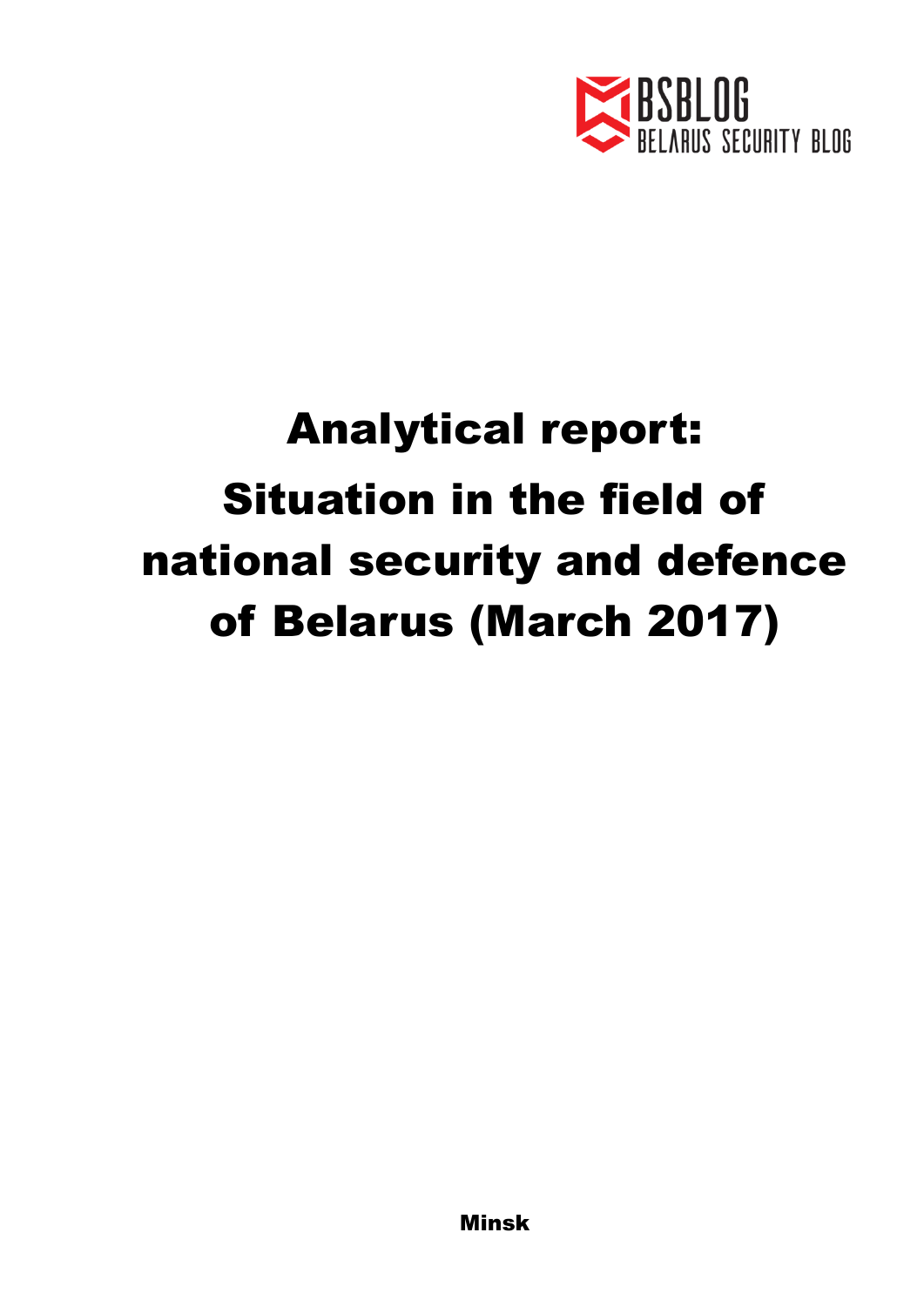

**The most important events of the month.** The most important event in March was a wave of repression by the authorities, which was characterized by extreme chaos. It jeopardized the prospects for Belarus' relations with the West.

In early March, speaking on the occasion of the 100th anniversary of the Belarusian police, President Lukashenka said that someone wants to split the Belarusian society and destabilize the situation in the country: "We are like a bone in the throat of everyone".

On the night of March 20, 2017 at the checkpoint Aliaksandrauka at the Belarusian-Ukrainian border, a car tried to break through into the territory of Belarus. Border guards detained two people and began to search for a third person who could be in the car. In the vehicle the police found the objects that looked like a pistol and ammunition, as well as elements of an explosive device.

It's necessary to note a number of strange things related to this event:

- Ukrainian border guards report that the car, trying to break through to the Belarusian side, didn't cross Ukrainian checkpoints;

- nothing is reported about the registration number of the car (as well as about the country where its registered);

- nothing is reported about the identity of the detainees and the search results of the third person, who was in the car;

- items found in the car were called weapons, although this fact can only be established by examination.

This gave grounds to suspect the staging of the breakthrough of the border. The goal is to intimidate the population with threats from some armed extremists and to justify repressions against the population. Moreover, on the same day Aliaksandr Lukashenka stated that he is not afraid of NATO's activity at the borders of Belarus and the escalation of relations between the Alliance and Russia. He is much more concerned about the threat of destabilization of the situation inside the country, provoked from outside. At the same time, for the first time in several years President Lukashenka directly accused Western organizations, including special services, of subversive activities.

On March 21, 2017 Lukashenka announced the detention of dozens of armed militants who were trained in the camps in Belarus and neighboring countries. Traditionally, they intended to destabilize the situation in the country.

In the days that followed, a criminal case on the preparation of mass riots was started and 30 people were detained. Some of them were later released, but the majority were arrested. The events became known as the "Patriots' Case" (some of the arrested took part in the activities of the de facto state club "Patriot").

Also, a part of the figurants of the "Patriots' Case" were charged with creating an illegal armed formation.

The statements of Lukashenka about the involvement of neighboring countries in the preparation of certain militants to destabilize the situation in Belarus caused a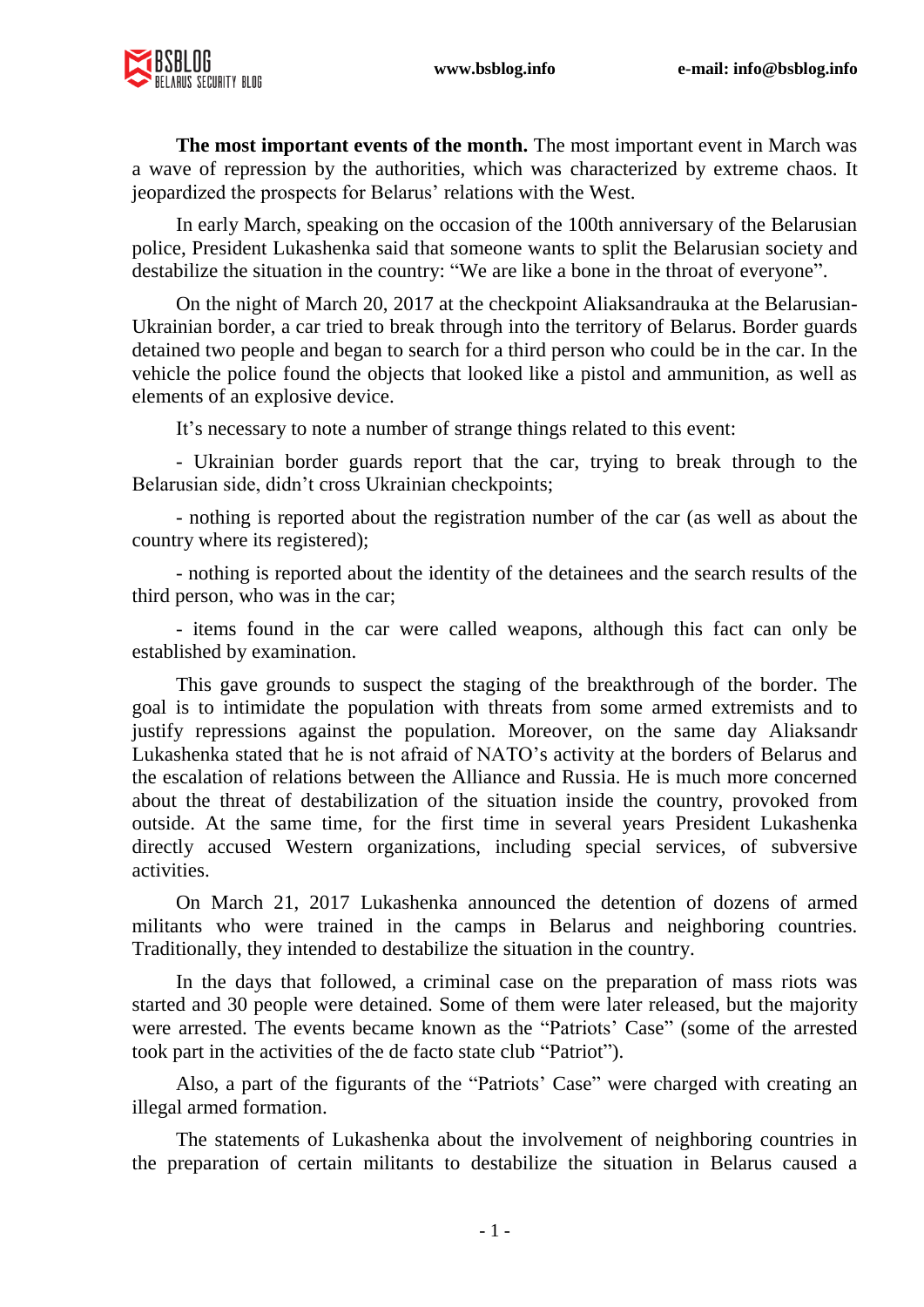

negative reaction from the neighbors. Moreover, the Belarusian authorities failed to bring any clear facts of this activity. Obviously, because of complete absence of such facts.

On the evening of March 23, 2017 Aliaksandr Lukashenka had a telephone conversation with the President of Ukraine Petro Poroshenko. Issues of bilateral relations were discussed. The main intrigue of the conversation is who was the initiator. There is a high probability that the main task of the Belarusian side was to mitigate the possible consequences of Lukashenka's statements for bilateral relations. Ukraine remains the second or third market for Belarusian products and the prospect of acquiring alternative sources of oil for Belarus directly depends on the position of Kyiv. Official Minsk can't afford having bad relations with Ukraine.

**The developments within the month.** March began with a meeting of the leaders of the Security Councils of Belarus and Russia Stanislau Zas and Nikolai Patrushev. It is reported that the parties discussed a wide range of issues of bilateral cooperation in ensuring national, regional and international security, including the holding of exercises "West-2017". The issues of economic cooperation, production and scientific and technical cooperation of enterprises of the military industrial complex, combating crime in the economic sphere and illegal migration, strengthening border security were discussed as well.

On March 5, 2017 it was stated that the optimization of the Ministry of Internal Affairs of Belarus will be divided into several time steps. The corresponding plan was developed on the basis of the recommendations of the Security Council commission of Belarus, which, as far as one can judge, was created to study the situation in the Ministry of Internal Affairs, identify internal reserves and areas for improving the efficiency of the Ministry. Within the structure of the Ministry a department for reform and development, which will deal with the practical implementation of the transformation of the Ministry, will be created. This will be done in due time.

Reducing the size of the Ministry of Internal Affairs will be carried out through:

- reduction of the list of administrative procedures;

- turn of auxiliary units (rear, migration, etc.) from police into civil ones;
- reduction of all services due to the existing staff shortages in the first place.

The central apparatus of the Ministry of Internal Affairs will be reduced by approximately 10%.

On March 10, 2017 Lukashenka held a meeting on the results of the activity of law enforcement agencies in 2016. The event was attended by about 260 representatives of all law enforcement agencies, the prosecutor's office and the court.

During the meeting, the problems with interdepartmental communication and interaction of law enforcement agencies was stated. The maximum readiness of all security agencies to respond to threats to security was demanded as well.

The Investigative Committee of Belarus was criticized at the same time (low level of charge of some units, low level of compensation for harm caused by criminal actions).

The Ministry of Internal Affairs put forward a proposal to unite the district departments of internal affairs with a low level of charge in the interdistrict departments, but President Lukashenka didn't support this idea.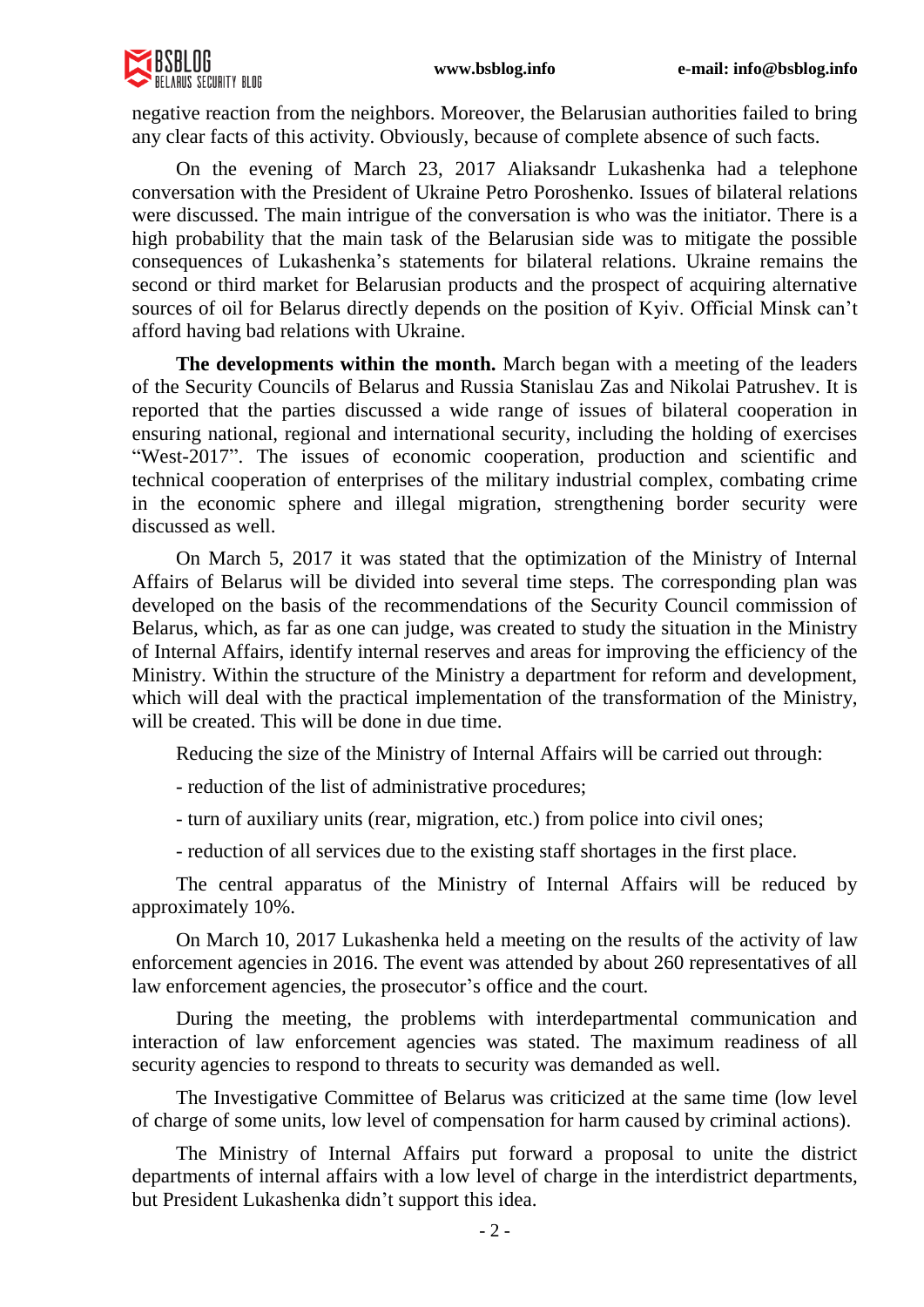

Special attention was paid to the discipline and legality in the ranks of the Ministry of Internal Affairs. Minister of Internal Affairs Ihar Shunevich admitted that the range of crimes (crimes, not offenses in general) within the police are "beyond the borders", and the Ministry is making efforts to correct this.

During the meeting Aliaksandr Lukashenka recognized the important contribution of State Security Committee (hereinafter SSC) to economic security and to the fight against corruption. But first of all he demanded SSC to concentrate on counterintelligence and fight against terrorism. The main task is to prevent people who bear hostile and extremist intentions from entering Belarus. Also, it is necessary to strengthen control over the situation in law enforcement and supervisory bodies, public administration structures.

Ministry of Emergencies (hereinafter MOE) expects further staff reductions. President Lukashenka recommends the department to develop a system of voluntary firefighters, following the example of Europe and the United States.

It is also stated that last year the army didn't achieve the planned optimization indicators in terms of reducing auxiliary structures. The attention was also focused on the existence of violations of discipline and offenses among soldiers and officers.

On March 12-15, an official delegation headed by the State Minister of the Military Industry of Egypt Muhammad Saeed al-Assar was in Belarus. During the meeting with the Chairman of the State Military Industrial Committee, Siarhei Hurulyou, the development of bilateral cooperation in the military-technical sphere was discussed, concrete directions for cooperation were identified. Egyptian specialists visited a number of enterprises of the Belarusian military-industrial complex. Muhammad al-Assar stated that his trip was a continuation of the Belarusian-Egyptian agreements reached in January 2017 in the field of industrial cooperation. In Egypt, the production of military models of MAZ vehicles is already being set up.

On March 14, 2017 Mr. al-Assar was received by President Lukashenka, who declared the readiness of Belarus to prepare personnel for Egypt, to transfer technologies of all types that Cairo might be interested in. On the same day, the State Secretary of the Security Council of Belarus Stanislau Zas met with Mr. al-Assar. The sides discussed issues of military-technical cooperation, as well as current problems of international and regional security.

On March 15, at the request of the Investigative Committee of Belarus, Yuri Baranchik was detained in Russia. Belarusian law enforcement officers accuse him of inciting ethnic hatred. Earlier in December 2016, three journalists of Russian chauvinistic information resources were detained in Belarus on a similar charge. Baranchik is accused of coordinating their activities. However, Baranchik was soon released from custody and applied for political asylum in Russia. After that, the topic of his extradition disappeared from the information space.

On March 21, 2017 Lukashenka approved the plan of the joint strategic exercise of the armies of Belarus and Russia "West 2017". Up to 13,000 military men will be attracted to the event on the territory of Belarus. About 3 thousand of them will be Russian. The plans to invite observers from NATO were announced. However, this hasn't happened formally so far.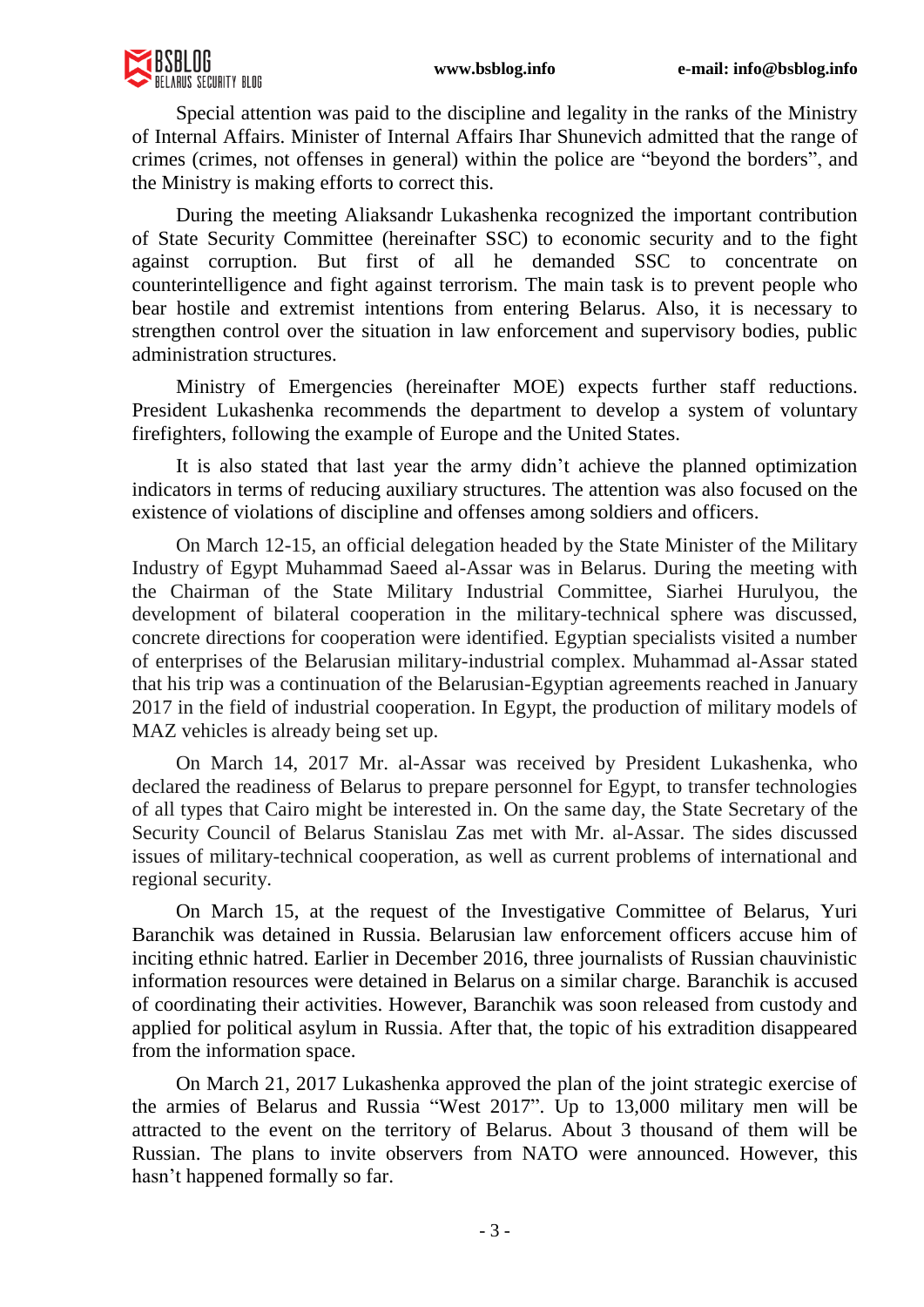

On March 21-22 in Baranavichy there was a command-staff training with the territorial defence (hereinafter referred to as TD) commanders. During the training, the issues of command and control in TD forces in the context of combining the two administrative districts (Baranavichy and Lyakhavichy districts), the active operation of subversive and reconnaissance groups and illegal armed formations were considered.

On March 21-23, a delegation from the Ministry of Defence of Belarus visited a number of enterprises of the Russian military industrial complex: "Rostvertol", Izhevsk mechanical plant "Kupol", "Kalashnikov" concern, Kazan helicopter plant.

At "Rostvertol" Belarusian specialists were shown the helicopters produced by the enterprise: Mi-28NE combat helicopter, the Mi-35M fire support helicopter, Mi-26T2 transport and cargo helicopter. The delegation of the Belarusian MOD and the top managers of the holding "Helicopters of Russia" and "Rostvertol" discussed prospects for bilateral cooperation. Within the framework of the visit, a contract for the supply of blades for Belarusian helicopters (apparently for Mi-24 and / or Mi-26) was signed.

On March 23, 2017 a meeting on the issues of public security under the chairmanship of President Lukashenka was held. He stressed the importance of preserving peace and quiet life of citizens in the country and demanded the maintenance of law and order "... in strict accordance with the laws and the Constitution". And in simple terms - to protect the political regime from external and internal threats. It is interesting to note that Viktar Sheiman, who formally occupies an administrative and economic position and has no relation to security issues, attended the meeting. At the same time Mr. Sheiman is, in fact, the last member of the first team of Aliaksandr Lukashenka from 1994, who is in power at the moment. He enjoys the personal trust of the Belarusian leader (and, perhaps, is the only person who does it) and has the image of an anti-crisis manager and a person who has proven the ability to solve the most difficult issues in the interests of Lukashenka.

On March 27, 2017 the intention to create a republican system for monitoring public security was announced. It is an automated system for identifying, fixing and responding to events and actions that threaten the security of people, property and the environment. It is stated that the automation of the processes will allow "... to release a significant number of employees and resources engaged in the relevant spheres". Which means to reduce costs. It is planned to put under video control not only important objects, but even yards and entrances of the blocks of flats. The new monitoring system will have with the function of face recognition.

As far as can be judged, the monitoring system will be operated by a private operator. Obviously, their commercial interest can be met either through service payments from the budget, or through a share in fines, collected with the use of the system. President Lukashenka set a task to receive "... a return" from the monitoring system, which is rather an economic the term.

Law enforcers record a significant criminalization of the economic sphere against the background of the crisis. In 2016, the structures for combating economic crimes of the Ministry of Internal Affairs recorded a record number over the past 10 years: 6,645 crimes of an economic and corruption nature. 58% of them are grave and exceptionally grave. The number of cases associated with encroachment on state property increased by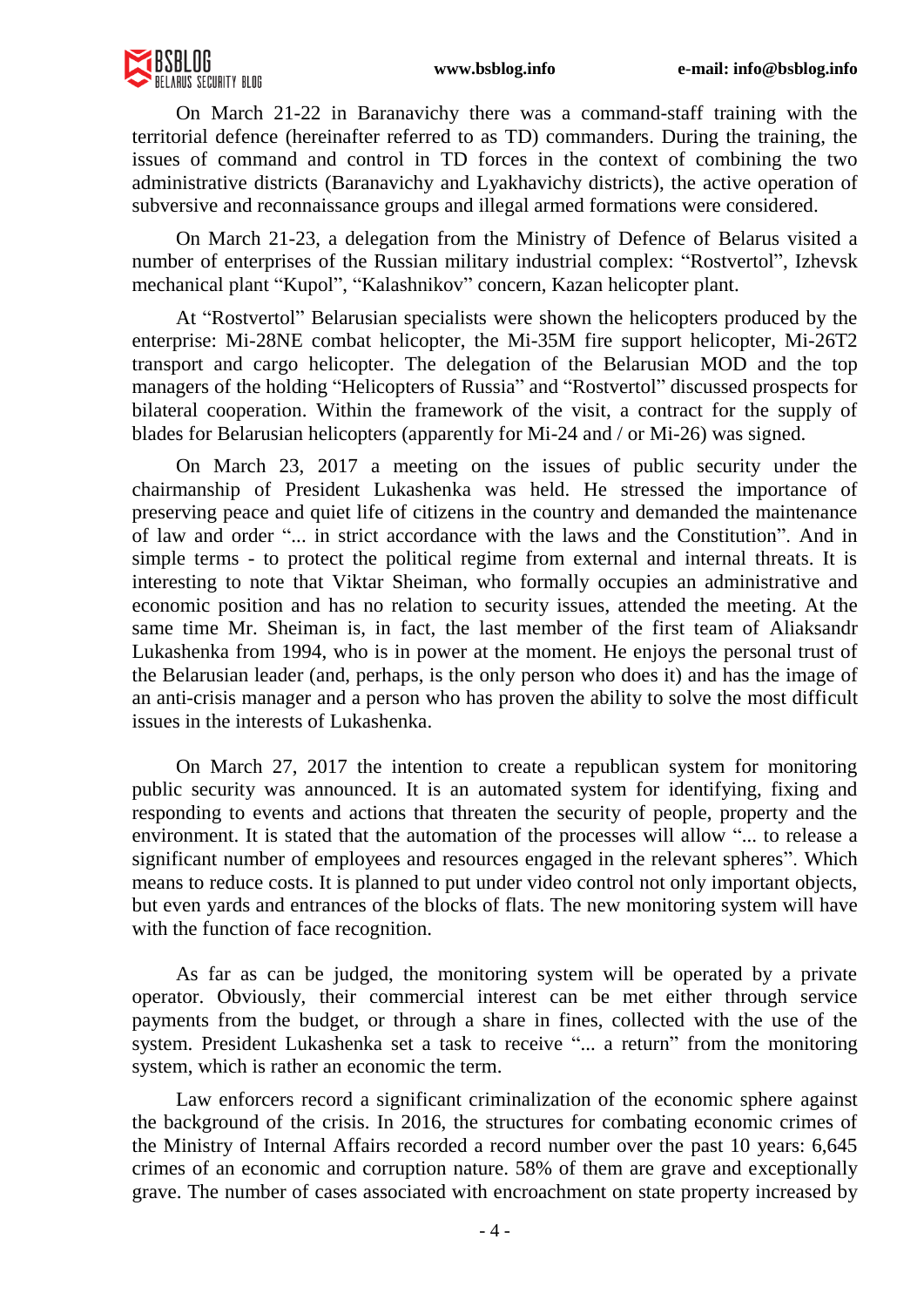

a quarter. 27 officials occupying responsible positions, including 4 listed in the personnel register of the head of state, were brought to the criminal liability. As a result of preinvestigation checks of public procurement, damage to the amount of almost USD 18 million has been prevented. There has been an increase in material damage in criminal cases of economic nature. So, in 2016 material damage was established in the amount of about USD 38.5 million (in 2015 - USD 20 million), 17.5 million and 5 million respectively were reimbursed.

**Conclusions.** We have to state that during March the Belarusian leader managed to choose the worst from all bad decisions in the field of domestic policy. In general, the actions of the Belarusian authorities created the impression of nervousness.

The accusations of the West in subversion against the Belarusian regime have been an integral part of Lukashenka's rhetoric for many years. The return to such rhetoric may be a signal of readiness of the Belarusian leadership to freeze relations with the West once again.

The conditional "balance" of repressive actions for the Belarusian authorities is rather negative. Despite the threats, the last decade of March was marked by sufficiently massive protest actions. The actions of the Belarusian authorities have brought unnecessary complications in the relationship with Ukraine. But Belarus is interested in the development of these relations at least not less (but in fact even more) than Ukraine. Mythical extremists didn't become an indulgence for the official Minsk in the eyes of the West. The normalization of relations is again questionable as well as the prospects for financial and investment cooperation, which is more important for the Belarusian authorities than political dialogue. For Belarusian authorities this dialogue is a process for the sake of the process without any comprehensible goals and time frames. The complication of relations with the West calls into question the prospects for attracting Chinese investments to our country (Chinese investors would like to use Belarus to locate industries oriented to the EU markets), which will affect the prospects for a political dialogue with Beijing. It also sharply increases the chances of Ukraine to become a point of entry into the European market for Chinese corporations.

Belarusian authorities risk being isolated because of doubts about their consistency, adequacy and negotiability. There is an accumulation of managerial errors. Thus there is no moves to correct them. For example, the persistence in the preservation of Decree No. 3 goes beyond common sense, because it came beyond the political expediency long time ago. It's obvious that the quality of public administration is the most important, and perhaps the key threat to the national security of Belarus. President Lukashenka demonstrates his reluctance to admit his own mistakes. Instead of drawing conclusions and correcting the situation, Belarusian leader prefers finding the guilty, conspirators, etc.

The events of March questioned the real weight of Foreign Minister Uladzimir Makei in the system of Belarusian government and confirmed the thesis that Lukashenka decides everything in Belarus. While the President often takes decisions under the influence of emotions.

The statement of Lukashenka about the conspiracy to organize mass riots was unexpected. And although the events of March demonstrated the readiness of the regime to take tough actions against the protesters, few expected such brutal repressions. Initially, even the state TV didn't broadcast Lukashenka's words about uncovering the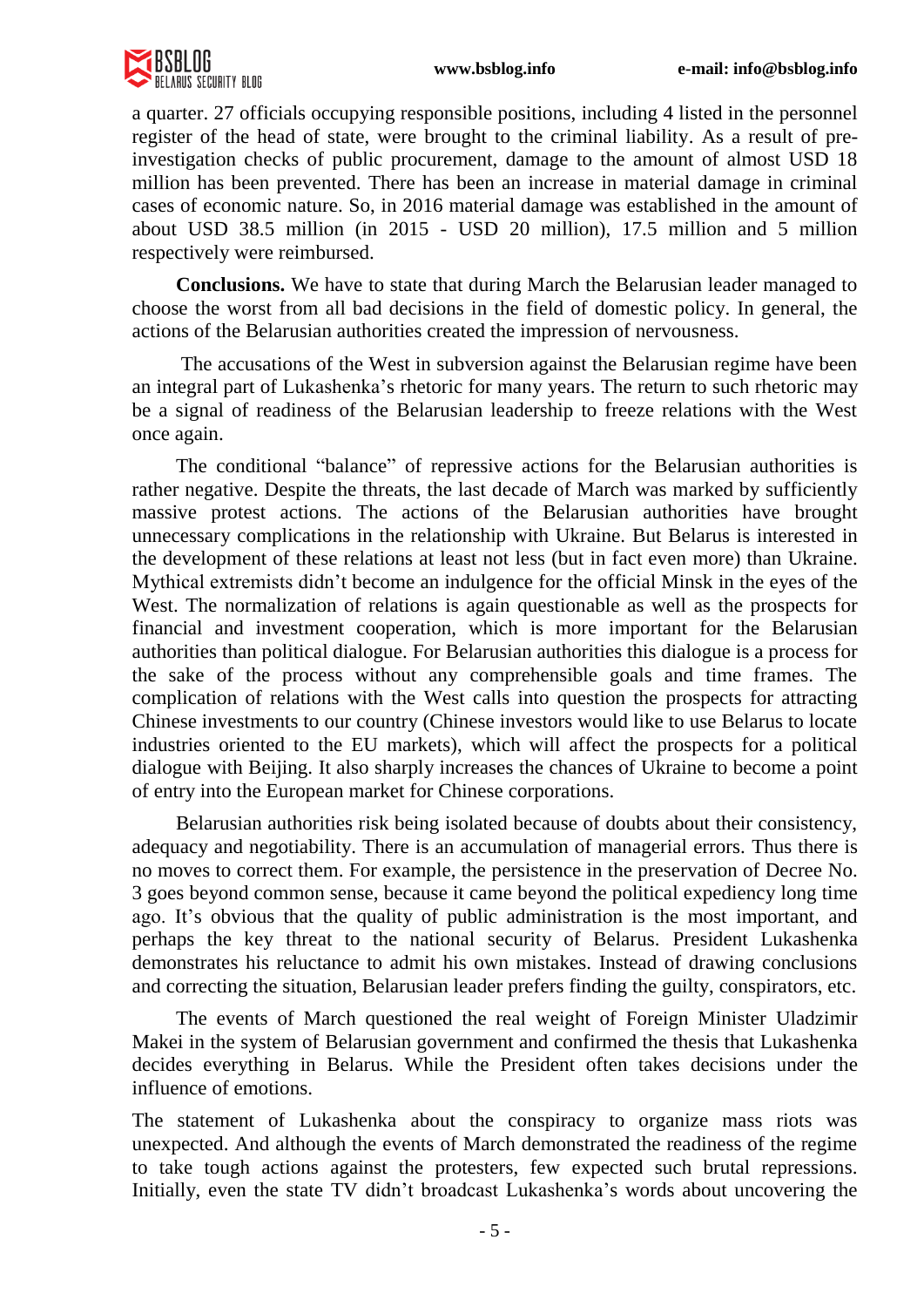

conspiracy of mythical militants. It's necessary to underline the randomness in the initial actions of the SSC on the "Patriots' Case", which makes it possible to assert that the criminal case and detention on it were not a planned action, but rather an attempt to provide a factual basis for the statements of President Lukashenka.

The subsequent accusation the "Patriots" of the creation of an illegal armed group has three objectives:

- to intimidate society not just by some kind of destabilization, but by bloodshed, using the events in Ukraine as a background;

- to complicate the recognition of the persons involved in the "Patriots' Cause" political prisoners (taking into account the obvious political motivation of accusations of the preparation of mass riots);

- again, using Ukrainian events as background, to play on the possible phobias of the Kremlin and show who is the main ally and support of Russia in Belarus in order to preserve Russian financial and economic support and the special nature of bilateral relations.

Note that the club "Patriot" is an official structure that operated openly and in consultation with the authorities. The staff of the security forces took part in the work of the club. So, before the statements of Aliaksandr Lukashenka on March 21, 2017 SSC didn't see anything illegal in the activities of the club and didn't interfere in its work.

Not only security issues were the reason for the meeting of the leaders of the Security Councils of Belarus and Russia. And most likely security wasn't the main topic there. Representatives of the Ministry of Economic Development of Russia, Rosselkhoznadzor and relevant ministries and departments of Belarus took part in the meeting as well. Judging by the agenda of the event, it can be stated that a number of problems of Belarusian-Russian relations can no longer be resolved either at the level of sectoral ministries and departments or at the level of the governments of the two countries. It is worth recalling that the Security Councils are actually working bodies under the presidents.

It can be assumed that Stanislau Zas and Nikolai Patrushev discussed the following topics:

- issues of Russia's deployment of border guards on the border with Belarus because of the Belarus' refusal to introduce a united visa policy with Russia;

- import of sanctions products from Belarus to Russia;

- problems with the access of Belarusian food to the Russian market;

- problems with the access of Belarusian military industry products to the Russian market, which is the main market for Belarusian military industry with the volume of supplies of about USD 500 million per year.

Apparently, these issues are not settled definitively. Until now, the highest state council of the Belarusian-Russian union has not taken place. As far as we know, it happens on the initiative of Russia, which demonstrates to official Minsk that the value of Belarusian-Russian integration for the Kremlin has significantly devalued and isn't of critical importance.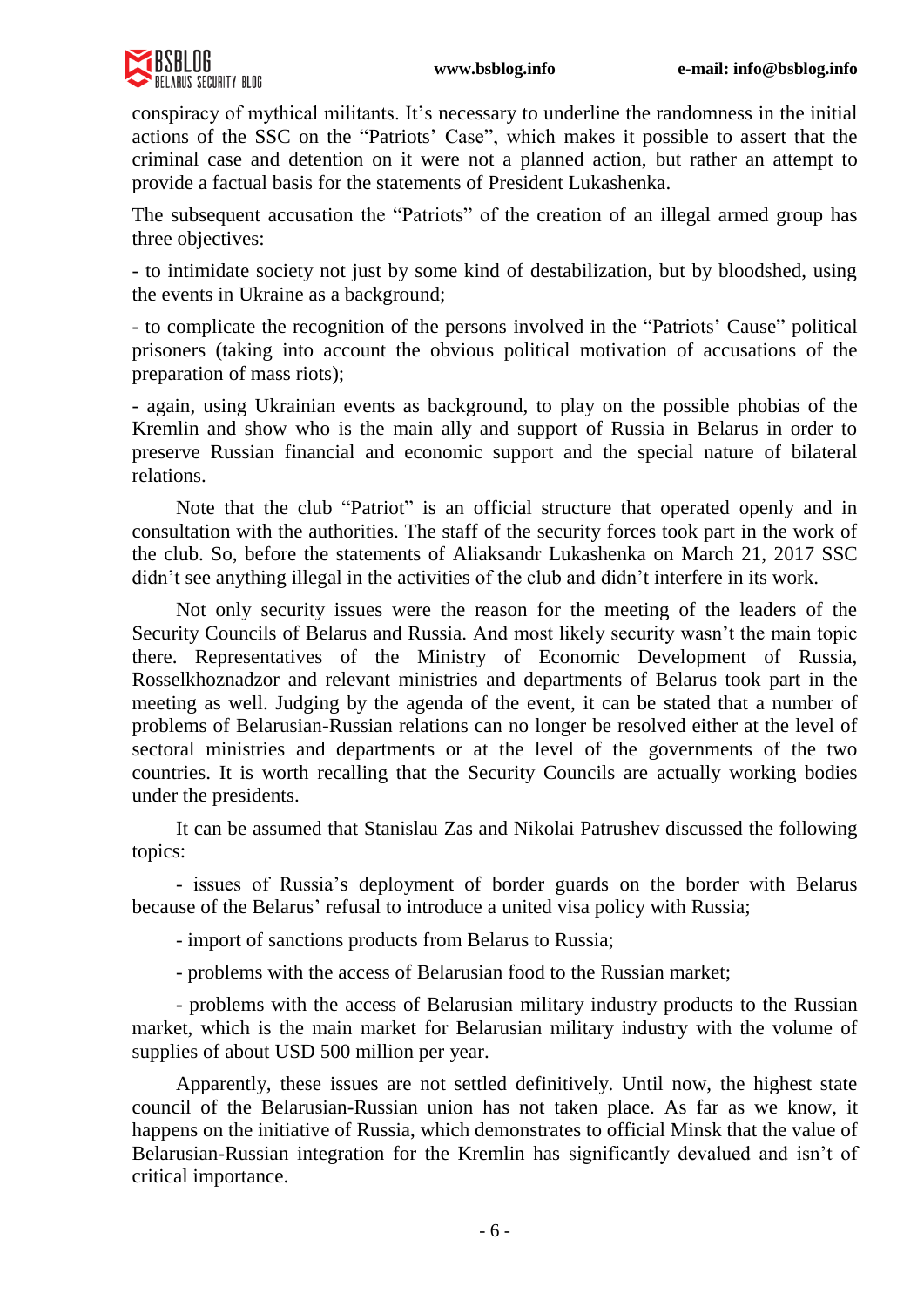

Further, on March 7, 2017 a report entitled "The defence sector is concerned about the tension in relations with Russia" was shown on Belarusian state TV. In the video it is stated that the Russian military-industrial complex is developing production similar to the Belarusian one. After the introduction of sanctions by the West and Ukraine, there were plans to organize the import substitution of defence products with the use of the capacities of the CSTO countries. These plans, as it was said in the report "... in many respects" weren't fulfilled. To be more precise, in terms of using the military industrial capacities of the CSTO countries, these plans are almost completely unfulfilled. The reason for the problems in the report is the tension between the leaders of the two countries.

Reports of the State Intellectual Property Ministry on the problems of cooperation between the military industrial complexes of Belarus and Russia testify to the extreme seriousness of the situation and the dubious prospects of its positive resolution.

The meeting on the results of the activities of law enforcement agencies in 2016 was aimed at bringing the general line of the authorities to the leaders of higher and middle level.

The merging of the district police departments into interdistrict departments would allow to optimize the lower level of the law enforcement system due to a reduction in the command staff. The fact that President Lukashenka, on the one hand, speaks about the reduction in the size of the Ministry of Internal Affairs, and on the other denies the most rational way to do this (enlarging the units) speaks of his fear for preserving the legal capacity of the police, which can be influenced by the political situation in the country.

It is obvious that Aliaksandr Lukashenka intends to strengthen the activities of the SSC to ensure the security of the regime. It should be understood that the requirements of the fight against terrorism are largely an euphemism, which implies the demand to combat any activity against the existing political regime in Belarus. Ensuring loyalty and control over the authorities and the state administration system is a prerequisite for maintaining control over the situation in the country. And SSC was required to deal with this first.

In addition, the authorities realized the shortcomings of the pension reform. The possibility of changing the calculation of the length of insurance period necessary to acquire labor pensions is being studied. At the moment this applies only to the law enforcement agencies servicemen. But this can be a starting point and in some time we can expect changes for other groups of the population.

The development of cooperation with Belarus is of great importance for Cairo: before his trip to Minsk, Minister al-Assar reported on the prospects of the Belarusian-Egyptian cooperation personally to President Abdul-Fattah al-Sisi.

Russia obviously doesn't want to extradite Yuri Baranchik to Belarus. It should be noted that there is no additional information on the case of pro-Russian publicists, although more than 4 months have passed since their detention. The usual term of the preliminary investigation is 2 months.

Belarus is interested in the transparency and emphatically defensive character of the "West-2017" exercises. However, it should be noted that these exercises may be